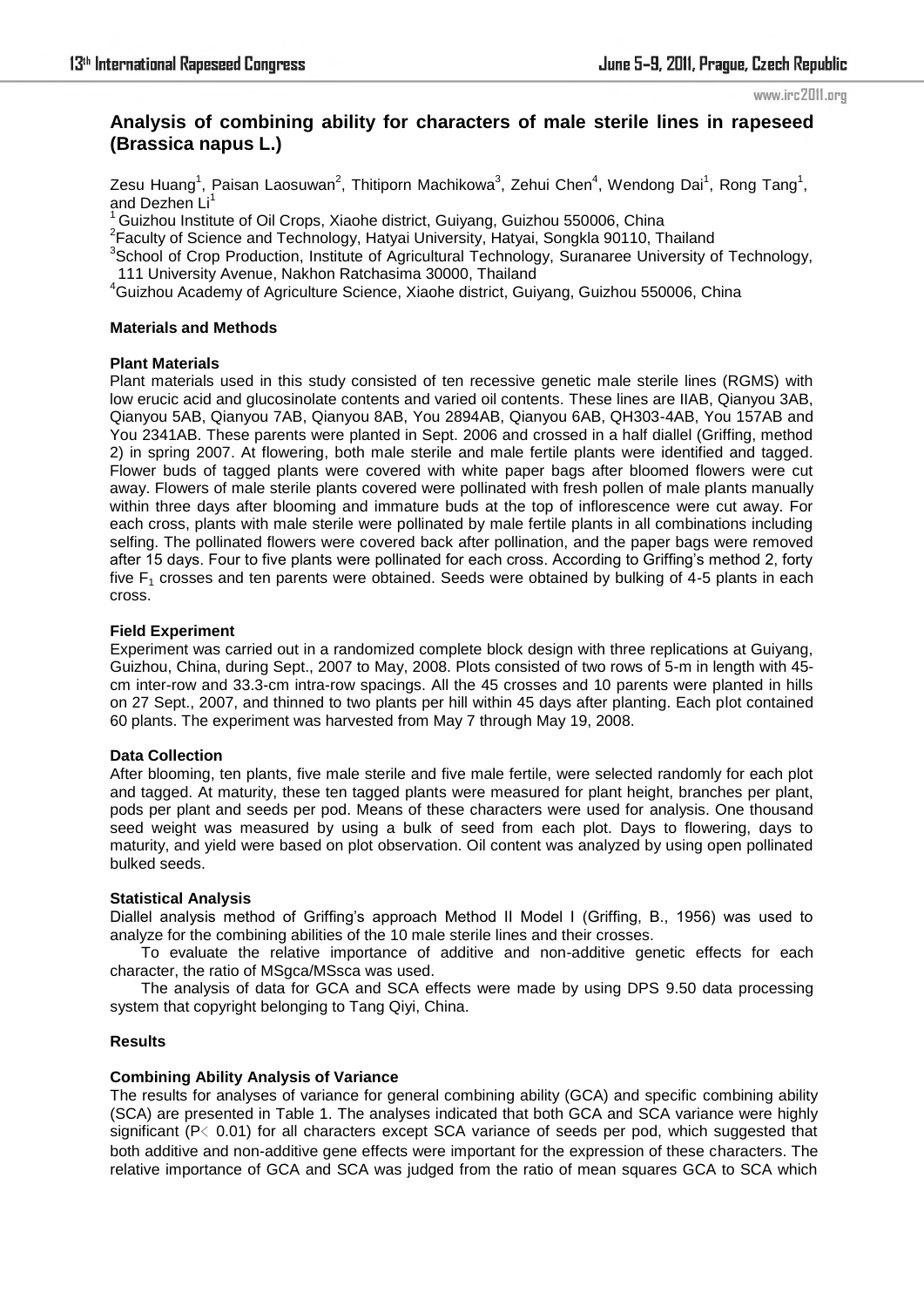helped to indicate the predominant presence of either additive and non-additive effects. The ratios showed that additive gene action was predominant for all characters. These ratios for seed yield (1.48), pods per plant (1.92), seeds per pod (2.25) and plant height (2.44) were quite low, but very high for certain characters such as oil content (20.70).

Table 1. Mean squares for general combining ability (GCA) effects and specific combining ability (SCA) effects of nine characters of diallel crosses of rapeseed involving 10 parents.

|                      |    |     | Mean squares |                   |         |            |                    |           |                  |                 |               |
|----------------------|----|-----|--------------|-------------------|---------|------------|--------------------|-----------|------------------|-----------------|---------------|
| Sources<br>Variation | οf | df  | Yield        | P/P               | S/P     | <b>TSW</b> | B/P                | РH        | DF               | DM              | OС            |
| <b>GCA</b>           |    | 9   | 155,548 **   | $3,514**$ 3.24 ** |         | 0.20       | $***$<br>$1.78***$ | 145.98 ** |                  | 16.96** 27.67** | 18.42**       |
| <b>SCA</b>           |    | 45  | 105,029**    | $1,833**$         | $1.44*$ | 0.06       | ** $0.23$ **       | 59.84     | ** 2.50<br>$***$ | $***$<br>2.62   | $***$<br>0.89 |
| Error                |    | 108 | 28,037       | 830               | 0.68    | 0.02       | 0.11               | 12.44     | 0.44             | 0.64            | 0.31          |
| MSgca/MSsca          |    |     | 1.48         | 1.92              | 2.25    | 3.33       | 7.74               | 2.44      | 6.78             | 10.56           | 20.70         |

### **GCA effects**

Highly significant GCA effects for seed yield were found for three RGMS lines. They were lines Qianyou 8AB and You 2894AB with positive GCA effects of 230.94 and 127.65 kg ha<sup>-1</sup>, and Qianyou 3AB with negative GCA effects, respectively. Although other lines were not significant, positive GCA effect were found in lines Qianyou 6AB and You 157AB. The GCA effects of the parents were found to associate with mean of crosses. These results indicate that Qianyou 8AB and You 2894AB and their crosses should give good yield performance, and, in contrast, Qianyou 3AB and its crosses should give poor yield performance.

 The highly significant GCA effects for oil content (OC) were found for all RGMS lines except Qianyou 6AB. Among them, lines You 2894AB, QH303-4AB, You 157AB and You 2341AB gave significantly positive GCA effects of 0.99, 1.62, 1.20 and 1.53% while lines IIAB, Qianyou 3AB, Qianyou 5AB, Qianyou 7AB and Qianyou 8AB gave significantly negative GCA effects. The results showed that lines You 2894AB, QH303-4AB, You 157AB, You 2341AB and their crosses should give good oil content.

 Among the 10 RGMS lines, the significantly negative GCA effects for pods per plant (P/P) were found for Qianyou 5AB and positive GCA effects for lines You 2894AB, You 157AB and You 2341AB, while no significant GCA effects were found for all other lines. The results indicate that You 2894AB, You 157AB, You 2341AB and their crosses gave more pods per plant.

 Lines Qianyou 3AB and Qianyou 8AB gave significantly positive GCA effects for seeds per pod (S/P) at P﹤0.01, while lines Qianyou 7AB and You 2341AB gave significantly negative GCA effects for the same character at P $\leq$  0.05 and P $\leq$  0.01, respectively. Other lines were not significant for GCA effects for seeds per pod.

 For 1,000-seed weight, lines IIAB and Qianyou 5AB showed significantly positive GCA effects at P< 0.01, while lines Qianyou 3AB and Qianyou 8AB gave significantly negative GCA effects at P
ightarrow P
ightarrow P
ightarrow P
ightarrow P
ightarrow Point of the results Point SCA effects were found for other lines. The results indicate that lines IIAB, Qianyou 5AB and their crosses gave good performance for 1,000-seed weight.

 For branches per plant (B/P), significant GCA effects were found for all lines except lines Qianyou 7AB, You 2894AB and Qianyou 6AB. Among them, lines Qianyou 3AB, QH303-4AB, You 157AB and You 2341AB gave positive GCA effects, while lines IIAB, Qianyou 5AB and Qianyou 8AB gave negative GCA effects. This indicates that lines Qianyou 3AB, QH303-4AB, You 157AB, You 2341AB and their crosses had more primary branches than others.

 Significantly positive GCA effects for plant height were found for lines Qianyou 8AB, You 2894AB and You 2341AB, while significantly negative GCA effect was found for Qianyou 3AB. The results showed that Qianyou 3AB should be good for breeding for short varieties, and lines Qianyou 8AB, You 2894AB and You 2341AB were good for tall varieties.

 Lines IIAB, Qianyou 8AB and You 2341AB expressed significantly positive GCA effects for days to flowering (DF), while lines Qianyou 3AB, QH303-4AB and You 157AB gave significantly negative GCA effects for this character. Similar results were found for days to maturity (DM). Lines IIAB, Qianyou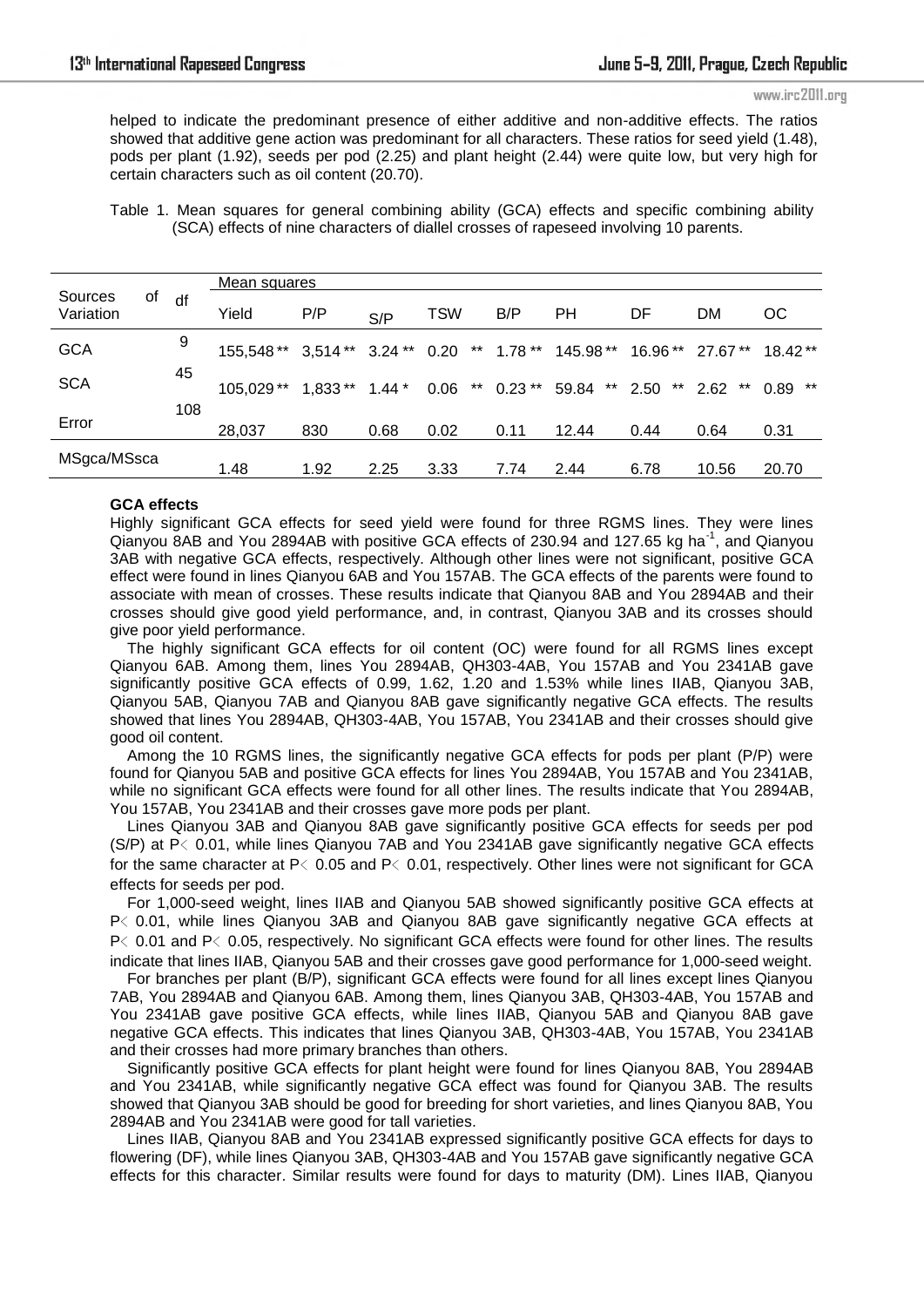8AB, QH303-4AB and You 2341AB gave significantly positive GCA effects, while lines Qianyou 3AB, Qianyou 5AB and You 157AB gave significantly negative GCA effects. Significantly positive GCA effects for these two characters indicate that these lines were good for late flowering and maturity. On the other hand, significantly negative GCA effects were suitable for breeding for early flowering and maturity.

### **SCA effects**

Estimates of SCA effects for seed yield were positively significant in seven crosses. The big magnitude of SCA values indicate that lines used in these crosses were of more diverse in seed yield than other crosses, and may be developed to be candidate hybrid varieties. Crosses between lines Qianyou 8A × You 2894B, You 2894A × Qianyou 6B, Qianyou 3A × Qianyou 8B and Qianyou 8A × QH303-4B which gave significant SCA effects were also high yielders among other crosses.

 Significantly positive SCA effects for oil content were found in six crosses. The cross of Qianyou 7A × Qianyou 6B showed the highest positive SCA effect for this character; however, the mean oil content was not the highest. However, this combination could be used for line improvement or in case that the level of seed yield is acceptable.

Significantly positive SCA effects were found for pods per plant in four crosses. Crosses between lines IIA × You 2894B, Qianyou 3A × Qianyou 8B, Qianyou 8A × QH303-4B and You 2894A × Qianyou 6B gave highly significant SCA effects. These crosses also gave high means of pods per plant. This character is associated with seed yield; therefore it was usually found in high yield lines and crosses.

Significantly positive SCA effects of seeds per pod were found in five crosses. The highest SCA effect was found in the cross between lines IIA × QH303-4B which also showed the highest seeds per pod.

Estimates effects of SCA were found significant for seed size (TSW). Among 11 crosses, 7 showed positive values. The highest SCA effect was found in the cross between lines Qianyou 6A  $\times$ You 157B which seed size was also significantly larger than others.

Significantly positive SCA effects for branches per plant were found in two crosses. The highest SCA effect was found in the cross between lines You 2894A ×Qianyou 6B which also showed high branches per plants.

For plant height, ten crosses gave significantly positive SCA effects and three crosses gave significantly negative SCA effects. The highest positive value was found in the cross of lines Qianyou 5A × You 2341B which also gave high plant height. The maximum value of negative SCA effect was found in the cross between lines You 2894A × QH303-4B which also gave relatively lower plant height. The results indicate that crosses with significantly positive and negative SCA effects were good for developing respective tall and short hybrids.

For days to flowering, eleven crosses gave significantly positive SCA effects, four crosses gave significantly negative SCA effects. The highest positive value was found in the cross of lines QH303-  $4A \times$  You 157B. The maximum value of negative was found in the cross between lines IIA  $\times$  Qianyou 8B. For days to maturity, significantly positive SCA effects were detected in nine crosses, while significantly negative SCA effects were found in eight crosses. The highest positive value was found in the cross of lines Qianyou 3A × QH303-4B. The maximum value of negative SCA effect was found in the cross between lines Qianyou 7A × You 2894B. The results indicate that crosses with significantly positive SCA effects were good for developing late hybrids, while crosses with significantly negative SCA effects were good for developing early hybrids.

### **Discussion**

The analyses of variance for GCA and SCA indicated that both GCA and SCA were important for all characters studied in this experiment. However, the ratios of MSgca/MSsca indicate that additive gene effects are more important than non-additive gene effects. The small ratios of MSgca to MSsca for seed yield and pods per plant may indicate the high heterosis of these characters because heterosis relates proportionally to non-additive gene actions. For other characters, especially oil content, the ratio of MSgca/MSsca was very high (20.70). The high magnitude of mean square GCA relative to SCA indicates that the diversity within the materials studied is not high and line improvement for these characters is effective.

The analyses of GCA did not show that any single line was a high general combiner for all the characters simultaneously. Outstanding lines such as You 2894AB gave significant GCA estimates for seed yield, oil content, pods per plant and plant height should be favourable for any breeding program. Moreover, most of the crosses involving You 2894AB were good yielders. Therefore, it was the best choice for breeding of rapeseed hybrids. However, Qianyou 8AB was a good combiner for seed yield.